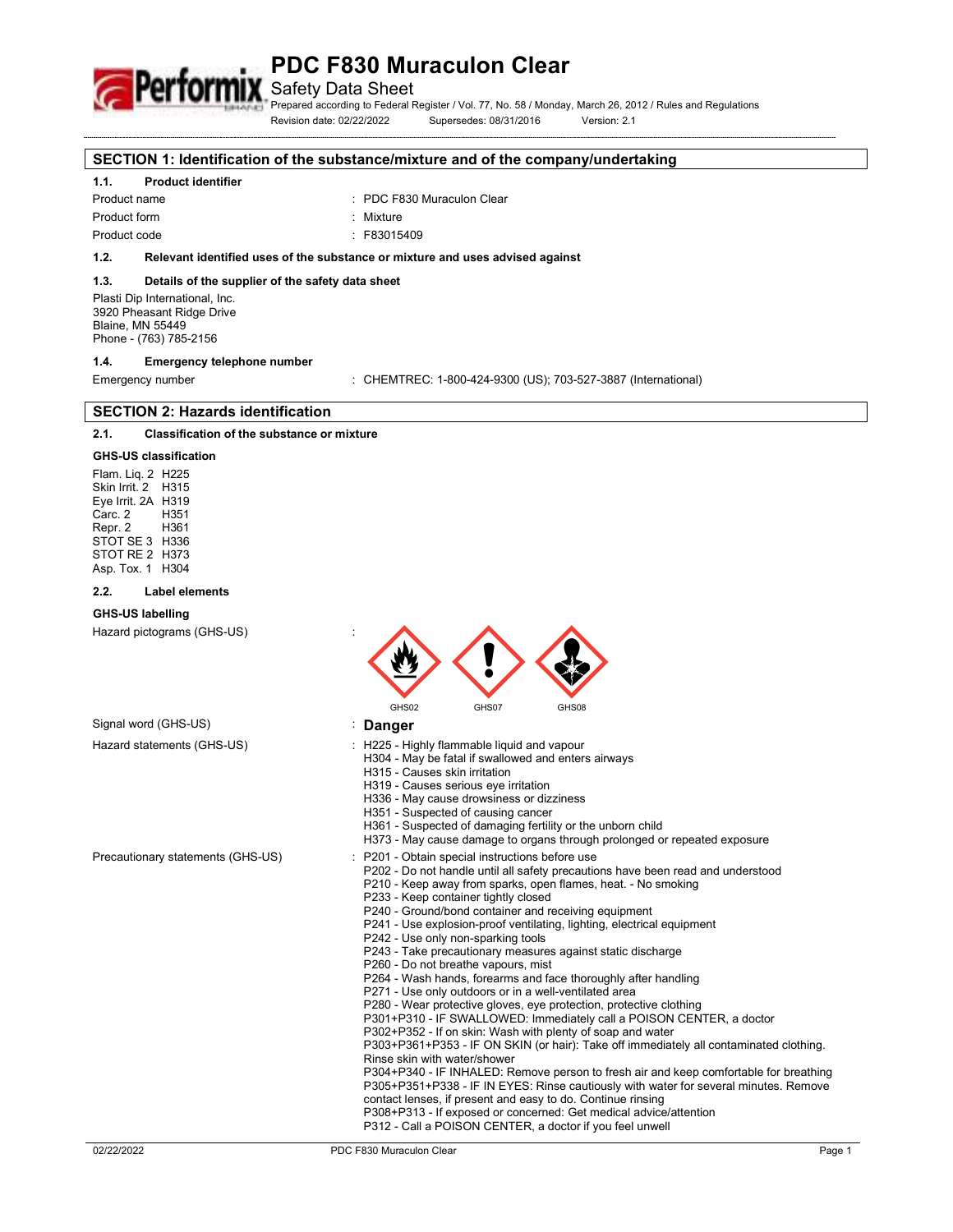Safety Data Sheet

Prepared according to Federal Register / Vol. 77, No. 58 / Monday, March 26, 2012 / Rules and Regulations

- P314 Get medical advice/attention if you feel unwell
- P321 Specific treatment (see first aid instructions on this label)
- P331 Do NOT induce vomiting

P332+P313 - If skin irritation occurs: Get medical advice/attention

P337+P313 - If eye irritation persists: Get medical advice/attention

P362+P364 - Take off contaminated clothing and wash it before reuse

P370+P378 - In case of fire: Use carbon dioxide (CO2), dry extinguishing powder, foam to extinguish

P403+P233+P235 - Store in a well-ventilated place. Keep container tightly closed. Keep cool P405 - Store locked up

P501 - Dispose of contents/container to a licensed hazardous-waste disposal contractor or collection site except for empty clean containers which can be disposed of as non-hazardous waste

#### **2.3. Other hazards**

No additional information available

### **2.4. Unknown acute toxicity (GHS-US)**

No data available

### **SECTION 3: Composition/information on ingredients**

**3.1. Substance** 

Not applicable

#### **3.2. Mixture**

| Name                         | <b>Product identifier</b> | %          |
|------------------------------|---------------------------|------------|
| Acetone                      | (CAS No) 67-64-1          | $15 - 40*$ |
| Toluene                      | (CAS No) 108-88-3         | $10 - 30*$ |
| Methyl Ethyl Ketone          | (CAS No) 78-93-3          | $7 - 13*$  |
| Xylenes (o-, m-, p- isomers) | (CAS No) 1330-20-7        | $5 - 10*$  |
| Ethylbenzene                 | (CAS No) 100-41-4         | $1 - 5^*$  |
| Cumene                       | (CAS No) 98-82-8          | $< 0.1*$   |

Cumene (Cumene (Cumene ) (CAS No) 98-82-8<br>\*In accordance with paragraph (i) of the OSHA Hazard Communication Standard (29 CFR §1910.1200), the specific chemical identity or exact weight % has been withheld as a trade secre

| <b>SECTION 4: First aid measures</b>                                |  |                                                                                                                                                                                                                                                                                                         |
|---------------------------------------------------------------------|--|---------------------------------------------------------------------------------------------------------------------------------------------------------------------------------------------------------------------------------------------------------------------------------------------------------|
| Description of first aid measures<br>4.1.                           |  |                                                                                                                                                                                                                                                                                                         |
| First-aid measures general                                          |  | : If exposed or concerned, get medical attention/advice. Show this safety data sheet to the<br>doctor in attendance. Wash contaminated clothing before re-use. Never give anything to an<br>unconscious person.                                                                                         |
| First-aid measures after inhalation                                 |  | : IF INHALED: Remove to fresh air and keep at rest in a position comfortable for breathing. Get<br>medical attention. If breathing is difficult, supply oxygen. If breathing has stopped, give artificial<br>respiration.                                                                               |
| First-aid measures after skin contact                               |  | : IF ON SKIN (or clothing): Remove affected clothing and wash all exposed skin with water for at<br>least 15 minutes. If irritation develops or persists, get medical attention.                                                                                                                        |
| First-aid measures after eye contact                                |  | : IF IN EYES: Immediately flush with plenty of water for at least 15 minutes. Remove contact<br>lenses if present and easy to do so. If pain, blinking, or irritation develops or persists, get<br>medical attention. Continue rinsing.                                                                 |
| First-aid measures after ingestion                                  |  | : IF SWALLOWED: rinse mouth thoroughly. Do not induce vomiting without advice from poison<br>control center or medical professional. Get medical attention immediately.                                                                                                                                 |
| 4.2.<br>Most important symptoms and effects, both acute and delayed |  |                                                                                                                                                                                                                                                                                                         |
| Symptoms/injuries                                                   |  | : May be fatal if swallowed and enters airways. Causes skin irritation. Causes serious eye<br>irritation. May cause drowsiness or dizziness. Suspected of damaging fertility or the unborn<br>child. May cause damage to organs through prolonged or repeated exposure. Suspected of<br>causing cancer. |
| Symptoms/injuries after inhalation                                  |  | May cause drowsiness or dizziness.                                                                                                                                                                                                                                                                      |
| Symptoms/injuries after skin contact                                |  | : Causes skin irritation.                                                                                                                                                                                                                                                                               |
| Symptoms/injuries after eye contact                                 |  | : Causes serious eye irritation.                                                                                                                                                                                                                                                                        |
| Symptoms/injuries after ingestion                                   |  | May be fatal if swallowed and enters airways.                                                                                                                                                                                                                                                           |
| Chronic symptoms                                                    |  | Suspected of damaging fertility. Suspected of damaging the unborn child. May cause damage<br>to organs through prolonged or repeated exposure. Suspected of causing cancer.                                                                                                                             |

### **4.3. Indication of any immediate medical attention and special treatment needed**

No additional information available.

# **SECTION 5: Firefighting measures**

# **5.1. Extinguishing media**

Suitable extinguishing media : Foam. Carbon dioxide. Dry chemical.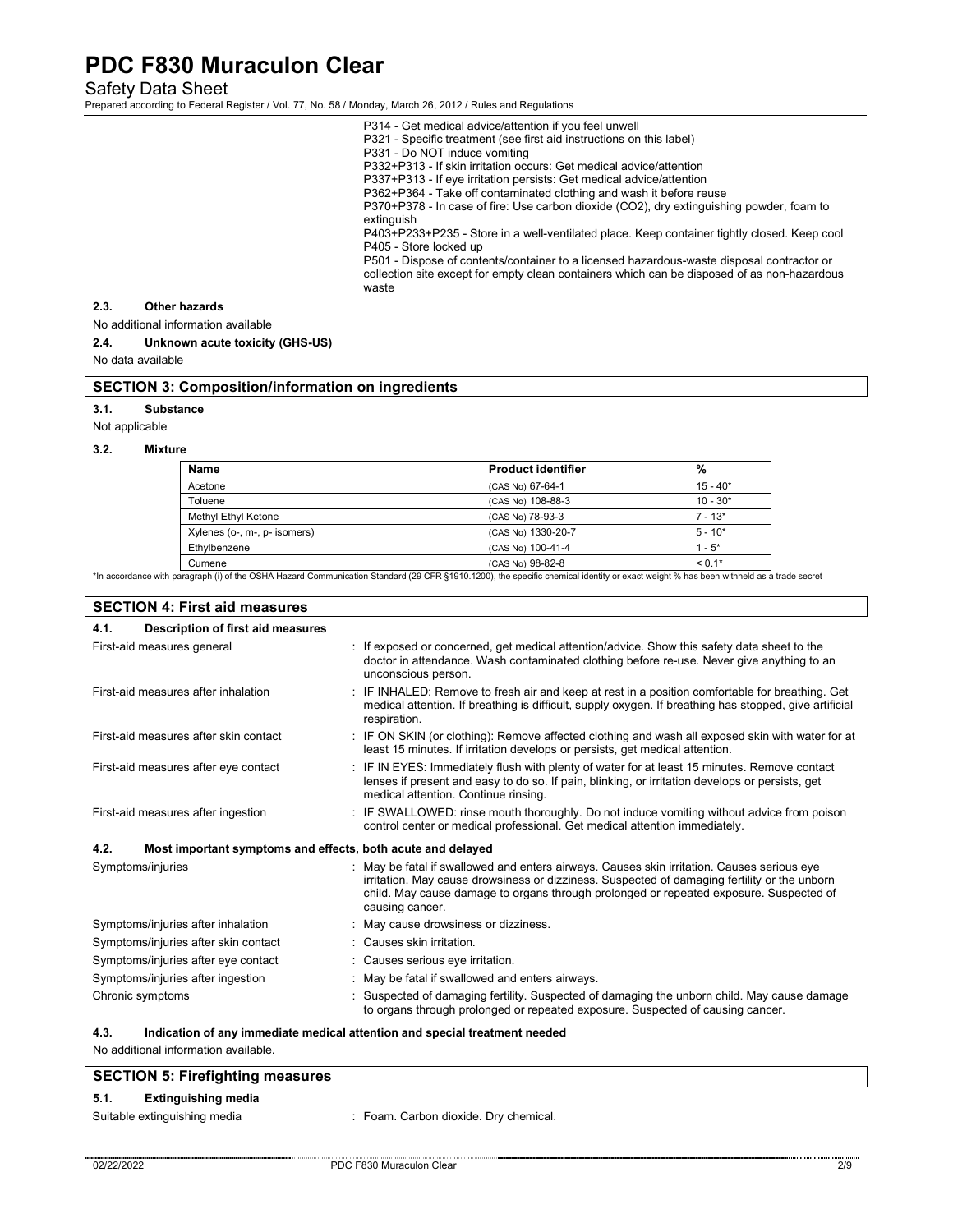Safety Data Sheet Prepared according to Federal Register / Vol. 77, No. 58 / Monday, March 26, 2012 / Rules and Regulations

| 5.2.                                          | Special hazards arising from the substance or mixture                                                                                                                                                                                               |  |  |
|-----------------------------------------------|-----------------------------------------------------------------------------------------------------------------------------------------------------------------------------------------------------------------------------------------------------|--|--|
| Fire hazard                                   | : Highly flammable liquid and vapour.                                                                                                                                                                                                               |  |  |
| <b>Explosion hazard</b>                       | : Heating may cause an explosion.                                                                                                                                                                                                                   |  |  |
| Reactivity                                    | : No dangerous reactions known under normal conditions of use.                                                                                                                                                                                      |  |  |
| 5.3.<br><b>Advice for firefighters</b>        |                                                                                                                                                                                                                                                     |  |  |
| Precautionary measures fire                   | : Keep away from heat, hot surfaces, sparks, open flames and other ignition sources. No<br>smoking.                                                                                                                                                 |  |  |
| Firefighting instructions                     | : Use water spray or fog for cooling exposed containers. Exercise caution when fighting any<br>chemical fire. Do not dispose of fire-fighting water in the environment. Prevent human exposure<br>to fire, fumes, smoke and products of combustion. |  |  |
| Protection during firefighting                | : Do not enter fire area without proper protective equipment, including respiratory protection.                                                                                                                                                     |  |  |
| Other information                             | : This material is flammable and may be ignited by heat, sparks, or static electricity.                                                                                                                                                             |  |  |
| <b>SECTION 6: Accidental release measures</b> |                                                                                                                                                                                                                                                     |  |  |

| 6.1.   | Personal precautions, protective equipment and emergency procedures |  |                                                                                                                                                                                                    |  |
|--------|---------------------------------------------------------------------|--|----------------------------------------------------------------------------------------------------------------------------------------------------------------------------------------------------|--|
|        | General measures                                                    |  | : Evacuate area. Ventilate area. Keep upwind. Spill should be handled by trained clean-up crews<br>properly equipped with respiratory equipment and full chemical protective gear (see Section 8). |  |
| 6.1.1. | For non-emergency personnel                                         |  |                                                                                                                                                                                                    |  |
|        | Protective equipment                                                |  | : Wear Protective equipment as described in Section 8.                                                                                                                                             |  |
|        | Emergency procedures                                                |  | Evacuate unnecessary personnel.                                                                                                                                                                    |  |
| 6.1.2. | For emergency responders                                            |  |                                                                                                                                                                                                    |  |
|        | Protective equipment                                                |  | : Wear suitable protective clothing, gloves and eye or face protection. Approved supplied-air<br>respirator, in case of emergency.                                                                 |  |
| 6.2.   | <b>Environmental precautions</b>                                    |  |                                                                                                                                                                                                    |  |
|        |                                                                     |  | Prevent entry to sewers and public waters. Notify authorities if liquid enters sewers or public waters. Avoid release to the environment.                                                          |  |
|        |                                                                     |  |                                                                                                                                                                                                    |  |

| 6.3.<br>Methods and material for containment and cleaning up |                                                                                                                                                                                                                                                                    |
|--------------------------------------------------------------|--------------------------------------------------------------------------------------------------------------------------------------------------------------------------------------------------------------------------------------------------------------------|
| For containment                                              | : Contain any spills with dikes or absorbents to prevent migration and entry into sewers or<br>streams. Prevent entry to sewers and public waters.                                                                                                                 |
| Methods for cleaning up                                      | : Soak up spills with inert solids, such as clay or diatomaceous earth as soon as possible. Sweep<br>or shovel spills into appropriate container for disposal. This material and its container must be<br>disposed of in a safe way, and as per local legislation. |
| 6.4.<br>Reference to other sections                          |                                                                                                                                                                                                                                                                    |

# See Sections 8 and 13.

|      | <b>SECTION 7: Handling and storage</b>                       |                                                                                                                                                                                                                                                                                                                                      |
|------|--------------------------------------------------------------|--------------------------------------------------------------------------------------------------------------------------------------------------------------------------------------------------------------------------------------------------------------------------------------------------------------------------------------|
| 7.1. | Precautions for safe handling                                |                                                                                                                                                                                                                                                                                                                                      |
|      | Precautions for safe handling                                | : Do not handle until all safety precautions have been read and understood. Handle in<br>accordance with good industrial hygiene and safety procedures. Wash hands and other<br>exposed areas with mild soap and water before eating, drinking or smoking and when leaving<br>work. Keep away from sources of ignition - No smoking. |
| 7.2. | Conditions for safe storage, including any incompatibilities |                                                                                                                                                                                                                                                                                                                                      |

Storage conditions : Keep the container tightly closed. Store in a dry, cool and well-ventilated place. Keep away from ignition sources.

# **SECTION 8: Exposure controls/personal protection**

### **8.1. Control parameters**

| Acetone (67-64-1)                    |                                                                                                                             |
|--------------------------------------|-----------------------------------------------------------------------------------------------------------------------------|
| ACGIH TWA (ppm)                      | 500                                                                                                                         |
| ACGIH STEL (ppm)                     | 750                                                                                                                         |
| OSHA PEL (TWA) (mg/m <sup>3</sup> )  | 2400                                                                                                                        |
| OSHA PEL (TWA) (ppm)                 | 1000                                                                                                                        |
| OSHA PEL (STEL) (mg/m <sup>3</sup> ) | 2400 (The acetone STEL does not apply to the<br>cellulose acetate fiber industry. It is in effect for all<br>other sectors) |
| OSHA PEL (STEL) (ppm)                | 1000                                                                                                                        |
| Toluene (108-88-3)                   |                                                                                                                             |
| ACGIH TWA (ppm)                      | 20                                                                                                                          |
| Remark (ACGIH)                       | Visual impair; female repro;                                                                                                |
|                                      |                                                                                                                             |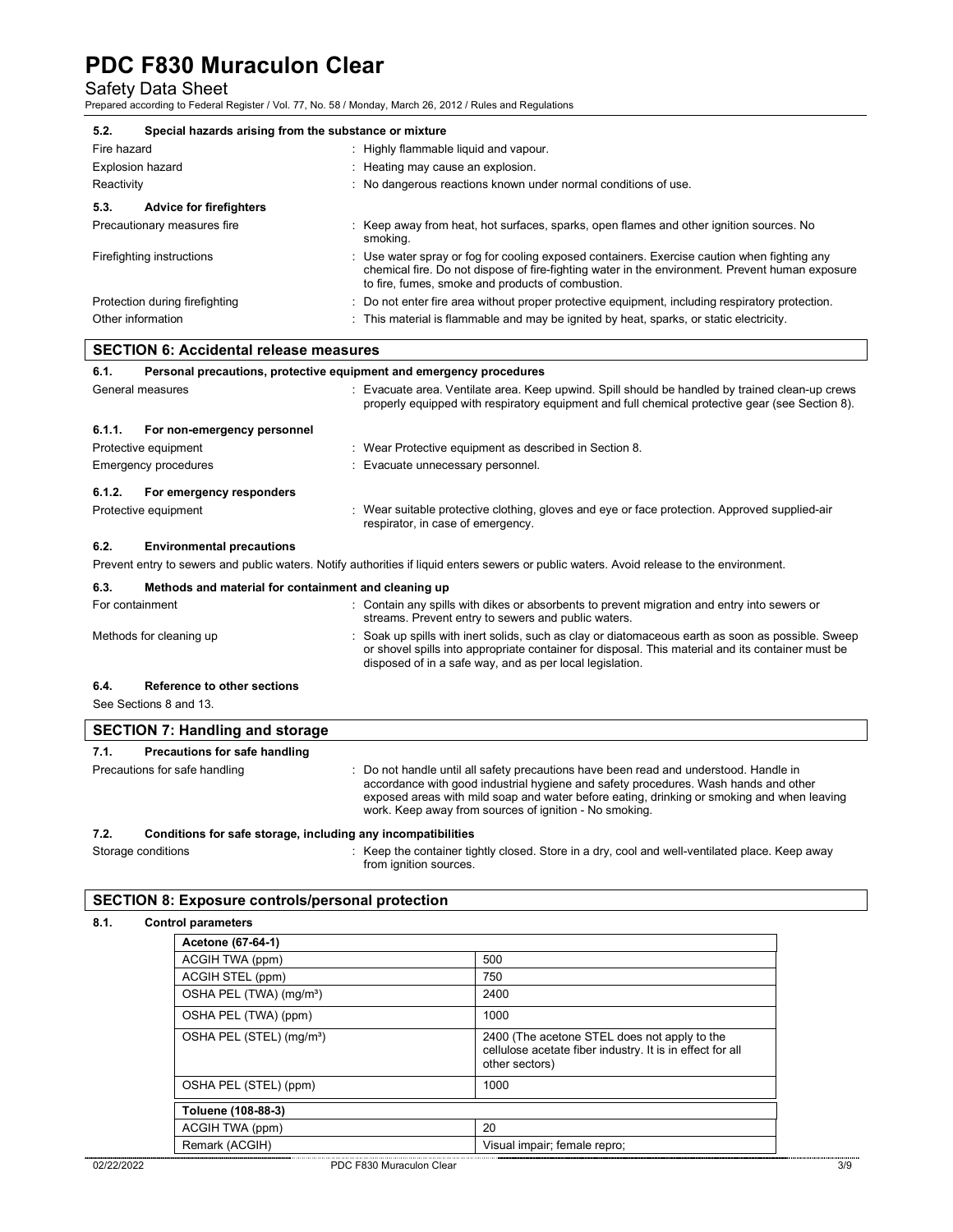# Safety Data Sheet

Prepared according to Federal Register / Vol. 77, No. 58 / Monday, March 26, 2012 / Rules and Regulations

| Ethylbenzene (100-41-4)                  |                                                                                         |  |  |
|------------------------------------------|-----------------------------------------------------------------------------------------|--|--|
| ACGIH TWA (ppm)                          | 20                                                                                      |  |  |
| Remark (ACGIH)                           | upper respiratory tract irritation; kidney damage<br>(nephropathy); cochlear impairment |  |  |
| OSHA PEL (TWA) (mg/m <sup>3</sup> )      | 435                                                                                     |  |  |
| OSHA PEL (TWA) (ppm)                     | 100                                                                                     |  |  |
| OSHA PEL (STEL) (mg/m <sup>3</sup> )     | 545                                                                                     |  |  |
| OSHA PEL (STEL) (ppm)                    | 125                                                                                     |  |  |
| Methyl ethyl ketone (78-93-3)            |                                                                                         |  |  |
| ACGIH TWA (ppm)                          | 200                                                                                     |  |  |
| <b>ACGIH STEL (ppm)</b>                  | 300                                                                                     |  |  |
| OSHA PEL (TWA) (mg/m <sup>3</sup> )      | 590                                                                                     |  |  |
| OSHA PEL (TWA) (ppm)                     | 200                                                                                     |  |  |
| OSHA PEL (STEL) (mg/m <sup>3</sup> )     | 885                                                                                     |  |  |
| OSHA PEL (STEL) (ppm)                    | 300                                                                                     |  |  |
| Cumene (98-82-8)                         |                                                                                         |  |  |
| ACGIH TWA (ppm)                          | 50                                                                                      |  |  |
| OSHA PEL (TWA) (mg/m <sup>3</sup> )      | 245                                                                                     |  |  |
| OSHA PEL (TWA) (ppm)                     | 50                                                                                      |  |  |
| Xylenes (o-, m-, p- isomers) (1330-20-7) |                                                                                         |  |  |
| ACGIH TWA (ppm)                          | 100                                                                                     |  |  |
| <b>ACGIH STEL (ppm)</b>                  | 150                                                                                     |  |  |
| OSHA PEL (TWA) (mg/m <sup>3</sup> )      | 435                                                                                     |  |  |
| OSHA PEL (TWA) (ppm)                     | 100                                                                                     |  |  |
| OSHA PEL (STEL) (mg/m <sup>3</sup> )     | 655                                                                                     |  |  |
| OSHA PEL (STEL) (ppm)                    | 150                                                                                     |  |  |

#### **8.2. Exposure controls**

- Appropriate engineering controls : Provide adequate general and local exhaust ventilation. Use process enclosures, local exhaust ventilation, or other engineering controls to control airborne levels below recommended exposure limits. Use explosion-proof equipment with flammable materials. Ensure adequate ventilation, especially in confined areas.
- Personal protective equipment : Gloves. Protective goggles. Protective clothing. Insufficient ventilation: wear respiratory protection.



- Hand protection **interval of the US** of Use gloves chemically resistant to this material when prolonged or repeated contact could occur. Gloves should be classified under Standard EN 374 or ASTM F1296. Suggested glove materials are: Neoprene, Nitrile/butadiene rubber, Polyethylene, Ethyl vinyl alcohol laminate, PVC or vinyl. Suitable gloves for this specific application can be recommended by the glove supplier. Eye protection states of the state of the state of the state splash goggles and a face shield when possibility exists for eye contact due to spraying liquid or airborne particles. Skin and body protection : Wear long sleeves, and chemically impervious PPE/coveralls to minimize bodily exposure.
	-
- Respiratory protection **in the positive pressure** : Wear a NIOSH-approved (or equivalent) full-facepiece airline respirator in the positive pressure mode with emergency escape provisions. In case of inadequate ventilation or risk of inhalation of vapors, use suitable respiratory equipment with gas filter (type A2). Use a positive-pressure air-supplied respirator if there is any potential for an uncontrolled release, exposure levels are not known, or any other circumstances where air-purifying respirators may not provide adequate protection.

| <b>SECTION 9: Physical and chemical properties</b> |                                                       |     |
|----------------------------------------------------|-------------------------------------------------------|-----|
| 9.1.                                               | Information on basic physical and chemical properties |     |
| Physical state                                     | : Liauid                                              |     |
| Color                                              | : Clear.                                              |     |
| Odor                                               | · Characteristic. Solvent.                            |     |
| 02/22/2022                                         | PDC F830 Muraculon Clear                              | 4/9 |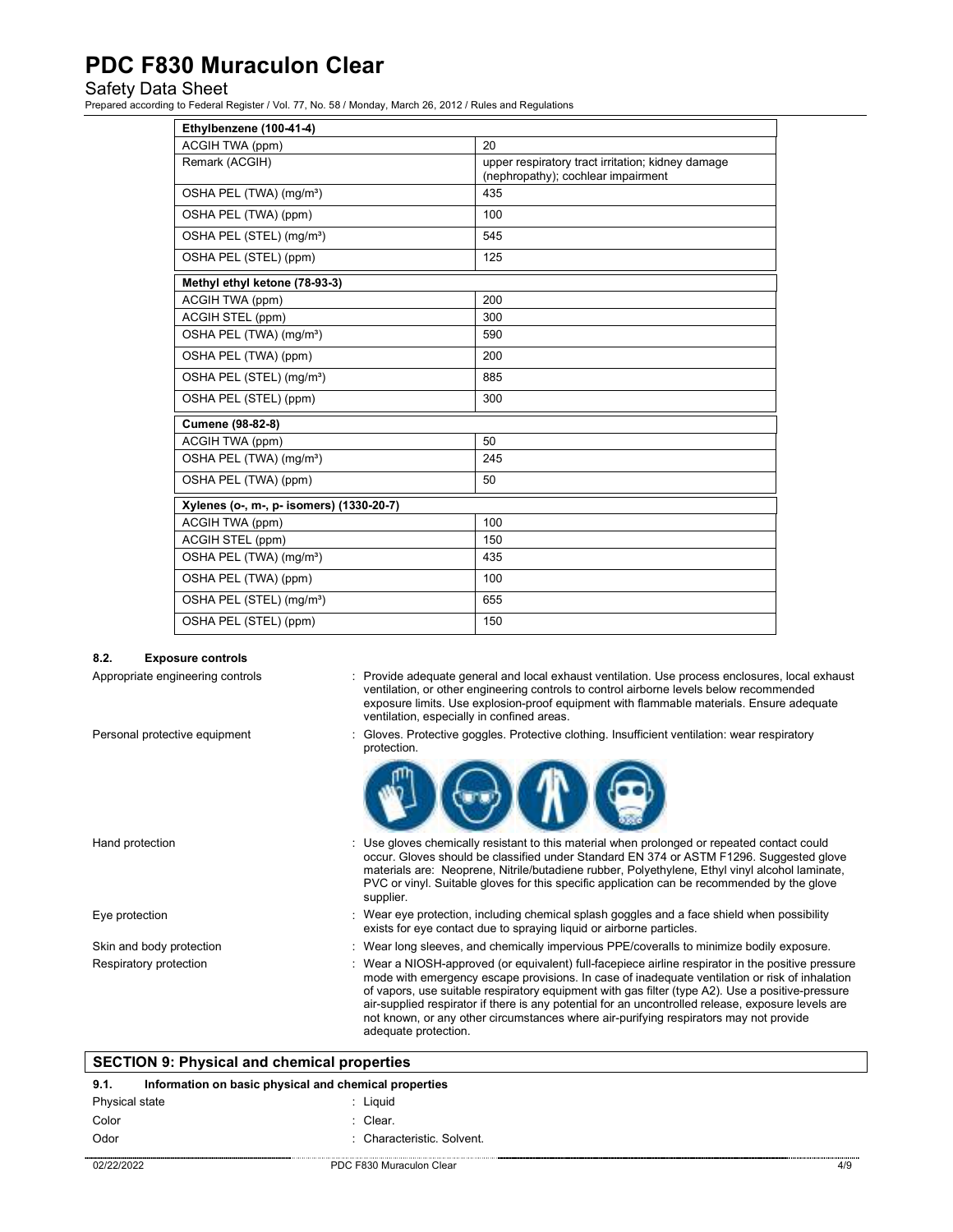# Safety Data Sheet

Prepared according to Federal Register / Vol. 77, No. 58 / Monday, March 26, 2012 / Rules and Regulations

| Odor Threshold              |                                            |   | No data available                    |
|-----------------------------|--------------------------------------------|---|--------------------------------------|
| рH                          |                                            |   | No data available                    |
|                             | Relative evaporation rate (butylacetate=1) | ÷ | >1                                   |
| Melting point               |                                            |   | No data available                    |
| Freezing point              |                                            |   | No data available                    |
| Boiling point               |                                            |   | No data available                    |
| Flash point                 |                                            |   | : -20 °C (-4 °F) TCC                 |
| Auto-ignition temperature   |                                            |   | No data available                    |
| Decomposition temperature   |                                            |   | No data available                    |
| Flammability (solid, gas)   |                                            |   | No data available                    |
| Vapour pressure             |                                            |   | 185 mm Hg @ 20 °C                    |
|                             | Relative vapour density at 20 °C           |   | Heavier than air (Air = $1$ )        |
| Relative density            |                                            |   | $0.89 - 0.91$ (H <sub>2</sub> O = 1) |
| Solubility                  |                                            |   | slightly soluble in water.           |
| Log Pow                     |                                            |   | No data available                    |
| Log Kow                     |                                            |   | No data available                    |
| Viscosity, kinematic        |                                            |   | No data available                    |
| Viscosity, dynamic          |                                            |   | No data available                    |
| <b>Explosive properties</b> |                                            |   | No data available                    |
| Oxidising properties        |                                            |   | No data available                    |
| <b>Explosive limits</b>     |                                            |   | 1 - 12.8 vol %                       |
| 9.2.                        | <b>Other information</b>                   |   |                                      |
| VOC content                 |                                            |   | : 44 - 45%; 72 - 76 % Volatile       |

### **SECTION 10: Stability and reactivity**

### **10.1. Reactivity**

No dangerous reactions known under normal conditions of use.

### **10.2. Chemical stability**

Stable under recommended handling and storage conditions (see section 7).

### **10.3. Possibility of hazardous reactions**

None known.

## **10.4. Conditions to avoid**

Ignition sources. Heat. Sparks. Open flame. Static electricity.

### **10.5. Incompatible materials**

Strong acids. Strong bases. Strong oxidizing agents. selected amines with alkali metals and halogens.

### **10.6. Hazardous decomposition products**

Carbon oxides  $(CO, CO<sub>2</sub>)$ .

| <b>SECTION 11: Toxicological information</b>  |                                              |  |
|-----------------------------------------------|----------------------------------------------|--|
| Information on toxicological effects<br>11.1. |                                              |  |
| Acute toxicity                                | Not classified                               |  |
| Skin corrosion/irritation                     | Causes skin irritation.                      |  |
| Serious eye damage/irritation                 | Causes serious eye irritation.               |  |
| Respiratory or skin sensitisation             | Not classified                               |  |
| Germ cell mutagenicity                        | Not classified                               |  |
| Carcinogenicity                               | Suspected of causing cancer. Not classified. |  |
| Benzene (71-43-2)                             |                                              |  |
| IARC group                                    | 1 - Carcinogenic to humans                   |  |
| National Toxicology Program (NTP) Status      | 2 - Known Human Carcinogens                  |  |
| Ethylbenzene (100-41-4)                       |                                              |  |
| IARC group                                    | 2B - Possibly carcinogenic to humans         |  |
| <b>Cumene (98-82-8)</b>                       |                                              |  |
| <b>IARC</b> group                             | 2B - Possibly carcinogenic to humans         |  |
| Vinyl acetate (108-05-4)                      |                                              |  |
| IARC group                                    | 2B - Possibly carcinogenic to humans         |  |
| 02/22/2022                                    | PDC F830 Muraculon Clear<br>5/9              |  |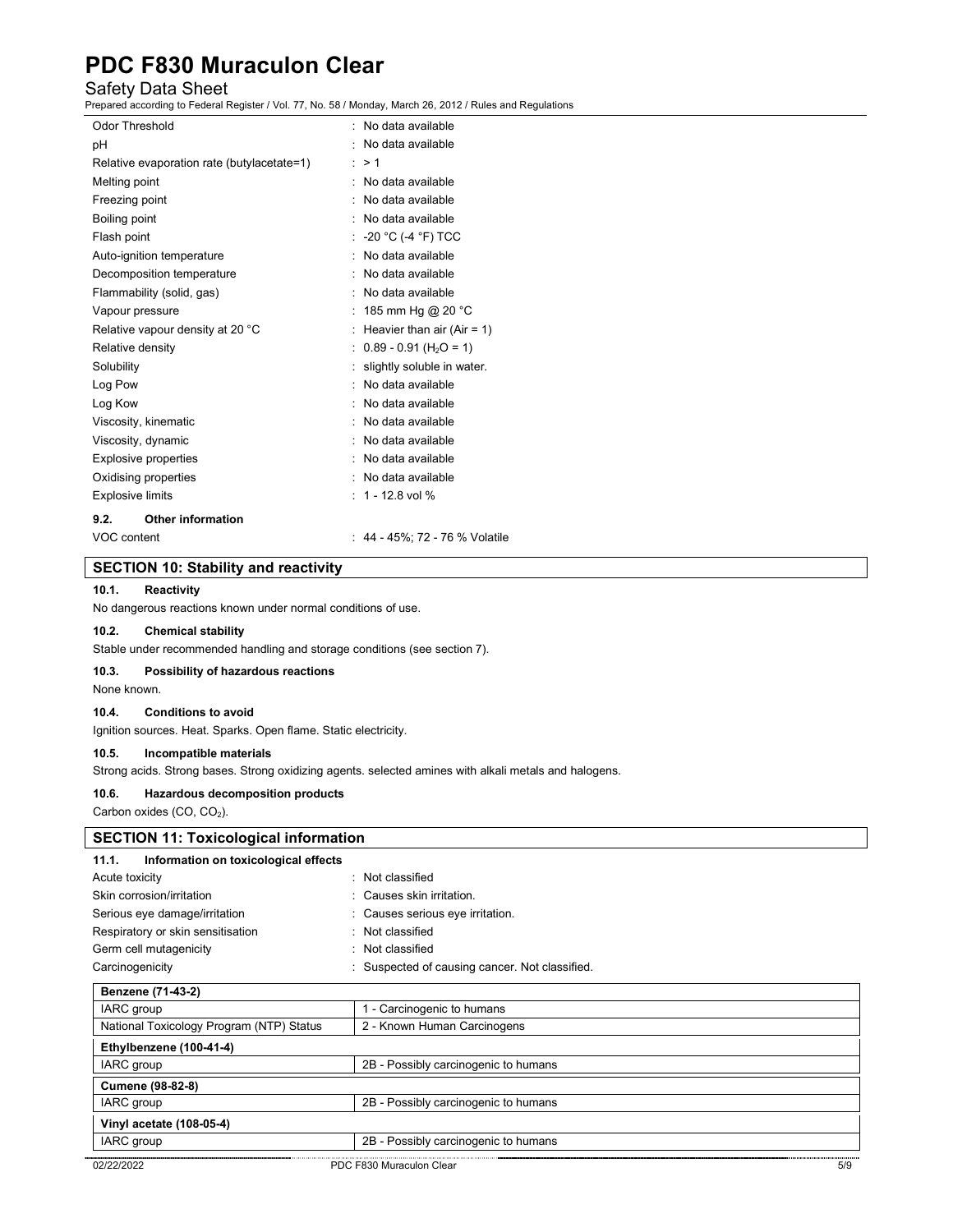Safety Data Sheet Prepared according to Federal Register / Vol. 77, No. 58 / Monday, March 26, 2012 / Rules and Regulations

| Vinyl chloride (75-01-4)                              |                                                                                                                                                                             |  |  |
|-------------------------------------------------------|-----------------------------------------------------------------------------------------------------------------------------------------------------------------------------|--|--|
| <b>IARC</b> group                                     | 1 - Carcinogenic to humans                                                                                                                                                  |  |  |
| National Toxicology Program (NTP) Status              | 2 - Known Human Carcinogens                                                                                                                                                 |  |  |
| Reproductive toxicity                                 | : Suspected of damaging fertility or the unborn child.                                                                                                                      |  |  |
| Specific target organ toxicity (single exposure)      | : May cause drowsiness or dizziness.                                                                                                                                        |  |  |
| Specific target organ toxicity (repeated<br>exposure) | : May cause damage to organs through prolonged or repeated exposure.                                                                                                        |  |  |
| Aspiration hazard                                     | : May be fatal if swallowed and enters airways.                                                                                                                             |  |  |
| Symptoms/injuries after inhalation                    | May cause drowsiness or dizziness.                                                                                                                                          |  |  |
| Symptoms/injuries after skin contact                  | Causes skin irritation.                                                                                                                                                     |  |  |
| Symptoms/injuries after eye contact                   | : Causes serious eye irritation.                                                                                                                                            |  |  |
| Symptoms/injuries after ingestion                     | May be fatal if swallowed and enters airways.                                                                                                                               |  |  |
| Chronic symptoms                                      | Suspected of damaging fertility. Suspected of damaging the unborn child. May cause damage<br>to organs through prolonged or repeated exposure. Suspected of causing cancer. |  |  |
| <b>SECTION 12: Ecological information</b>             |                                                                                                                                                                             |  |  |
| 12.1.<br><b>Toxicity</b>                              |                                                                                                                                                                             |  |  |
| Ecology - general                                     | : No information available.                                                                                                                                                 |  |  |
| 12.2.<br>Persistence and degradability                |                                                                                                                                                                             |  |  |
| PDC F830 Muraculon Clear                              |                                                                                                                                                                             |  |  |
| Persistence and degradability                         | No information available.                                                                                                                                                   |  |  |
| 12.3.<br><b>Bioaccumulative potential</b>             |                                                                                                                                                                             |  |  |
| PDC F830 Muraculon Clear                              |                                                                                                                                                                             |  |  |
| Bioaccumulative potential                             | No information available.                                                                                                                                                   |  |  |
| 12.4.<br><b>Mobility in soil</b>                      |                                                                                                                                                                             |  |  |
| PDC F830 Muraculon Clear                              |                                                                                                                                                                             |  |  |
| No information available.<br>Ecology - soil           |                                                                                                                                                                             |  |  |

# **12.5. Other adverse effects**

Other adverse effects in the set of the set of the set of the set of the set of the set of the set of the set o

| <b>SECTION 13: Disposal considerations</b> |                                                                                                                                            |  |  |
|--------------------------------------------|--------------------------------------------------------------------------------------------------------------------------------------------|--|--|
| Waste treatment methods<br>13.1.           |                                                                                                                                            |  |  |
| Waste treatment methods                    | : Obtain the consent of pollution control authorities before discharging to wastewater treatment<br>plants.                                |  |  |
| Waste disposal recommendations             | : Dispose in a safe manner in accordance with local/national regulations. Do not allow the<br>product to be released into the environment. |  |  |

# **SECTION 14: Transport information**

| In accordance with DOT                                                    |                                                                                    |
|---------------------------------------------------------------------------|------------------------------------------------------------------------------------|
| Transport document description                                            | : UN1139 Coating solution (Contains: Acetone, Methyl Ethyl Ketone, Toluene), 3, II |
| UN-No.(DOT)                                                               | : 1139                                                                             |
| DOT NA no.                                                                | : UN1139                                                                           |
| Proper Shipping Name (DOT)                                                | : Coating solution                                                                 |
|                                                                           | Contains: Acetone, Methyl Ethyl Ketone, Toluene                                    |
| Transport hazard class(es) (DOT)                                          | : 3 - Class 3 - Flammable and combustible liquid 49 CFR 173.120                    |
| Hazard labels (DOT)                                                       | : 3 - Flammable liquid                                                             |
|                                                                           | V.                                                                                 |
| Packing group (DOT)                                                       | : II - Medium Danger                                                               |
| DOT Quantity Limitations Passenger aircraft/rail : 5 L<br>(49 CFR 173.27) |                                                                                    |
| DOT Quantity Limitations Cargo aircraft only (49 : 60 L<br>CFR 175.75)    |                                                                                    |
|                                                                           |                                                                                    |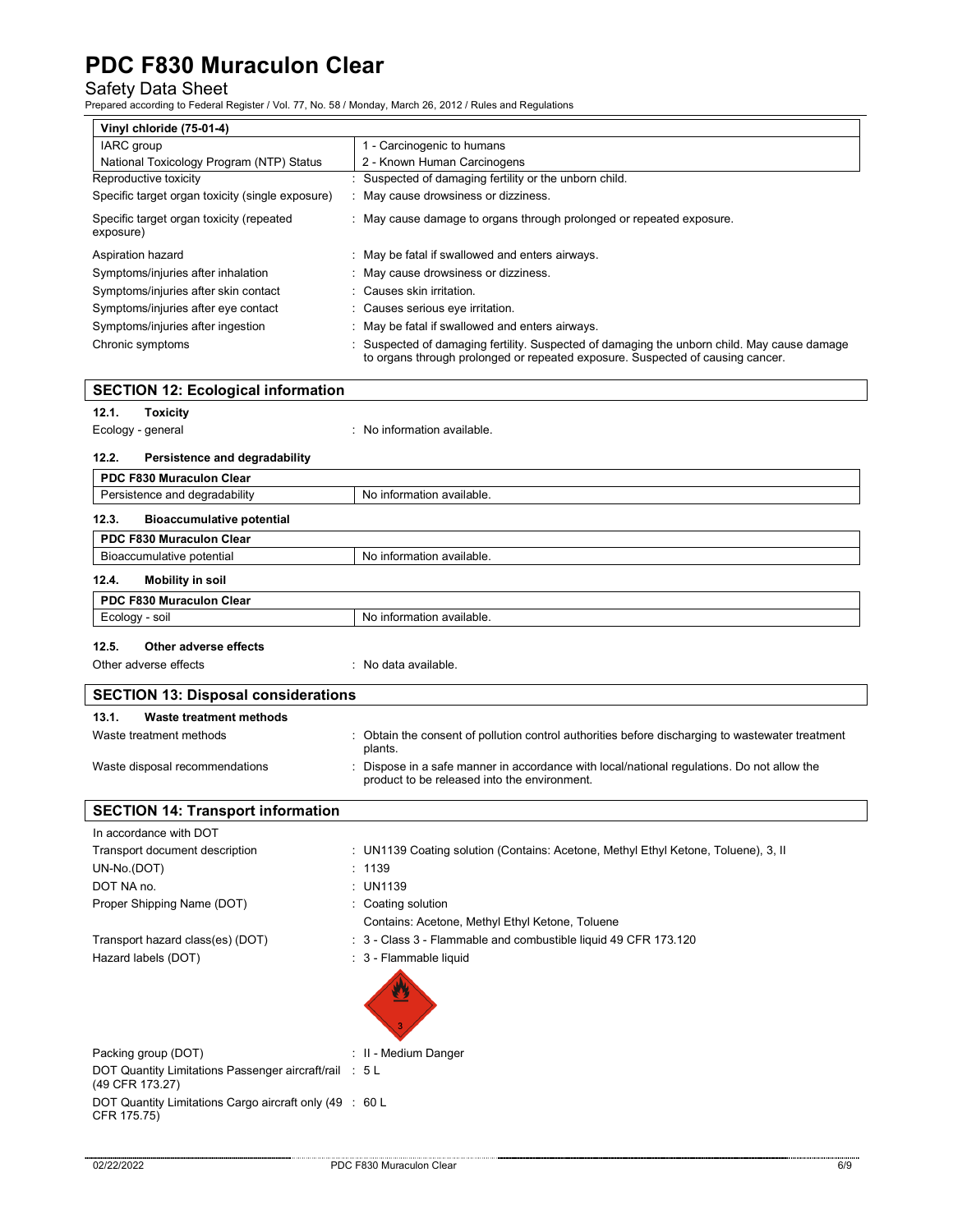Safety Data Sheet

| : B - (i) The material may be stowed "on deck" or "under deck" on a cargo vessel and on a<br>passenger vessel carrying a number of passengers limited to not more than the larger of 25<br>passengers, or one passenger per each 3 m of overall vessel length; and (ii) "On deck only" on<br>passenger vessels in which the number of passengers specified in paragraph $(k)(2)(i)$ of this<br>section is exceeded. |
|---------------------------------------------------------------------------------------------------------------------------------------------------------------------------------------------------------------------------------------------------------------------------------------------------------------------------------------------------------------------------------------------------------------------|
|                                                                                                                                                                                                                                                                                                                                                                                                                     |
| : No supplementary information available.                                                                                                                                                                                                                                                                                                                                                                           |
|                                                                                                                                                                                                                                                                                                                                                                                                                     |
|                                                                                                                                                                                                                                                                                                                                                                                                                     |
|                                                                                                                                                                                                                                                                                                                                                                                                                     |
|                                                                                                                                                                                                                                                                                                                                                                                                                     |
| <b>SECTION 15: Regulatory information</b>                                                                                                                                                                                                                                                                                                                                                                           |
|                                                                                                                                                                                                                                                                                                                                                                                                                     |
|                                                                                                                                                                                                                                                                                                                                                                                                                     |
| All chemical substances in this product are listed in the EPA (Environment Protection Agency) TSCA (Toxic Substances Control Act) Inventory                                                                                                                                                                                                                                                                         |
| Delayed (chronic) health hazard<br>Immediate (acute) health hazard<br>Fire hazard                                                                                                                                                                                                                                                                                                                                   |
|                                                                                                                                                                                                                                                                                                                                                                                                                     |

| <b>CERCLA RQ</b>                         | 5000                              | Ib            |  |  |  |
|------------------------------------------|-----------------------------------|---------------|--|--|--|
| Section 313                              | Not Listed on US SARA Section 313 |               |  |  |  |
| Toluene (108-88-3)                       |                                   |               |  |  |  |
| <b>CERCLA RQ</b>                         | 1000                              | $\mathsf{lb}$ |  |  |  |
| Section 313                              | Listed on US SARA Section 313     |               |  |  |  |
| Ethylbenzene (100-41-4)                  |                                   |               |  |  |  |
| <b>CERCLA RQ</b>                         | 1000                              | $\mathsf{lb}$ |  |  |  |
| Section 313                              | Listed on US SARA Section 313     |               |  |  |  |
| Methyl ethyl ketone (78-93-3)            |                                   |               |  |  |  |
| <b>CERCLA RQ</b>                         | 5000                              | $\mathsf{lb}$ |  |  |  |
| Section 313                              | Not Listed on US SARA Section 313 |               |  |  |  |
| Xylenes (o-, m-, p- isomers) (1330-20-7) |                                   |               |  |  |  |
| <b>CERCLA RQ</b>                         | 100                               | Ib            |  |  |  |
| Section 313                              | Listed on US SARA Section 313     |               |  |  |  |

## **15.2. International regulations**

No additional information available.

### **15.3. US State regulations**

**WARNING:** This product can expose you to Benzene, which is known to the State of California to cause cancer and birth defects or other reproductive harm. For more information go to www.P65Warnings.ca.gov.

| Component                   | Carcinogenicity | Developmental<br>toxicity | Reproductive<br>toxicity male | Reproductive<br>toxicity<br>female | No significant<br>risk level (NSRL)                     | <b>Maximum</b><br>allowable<br>dose level<br>(MADL)      |
|-----------------------------|-----------------|---------------------------|-------------------------------|------------------------------------|---------------------------------------------------------|----------------------------------------------------------|
| Benzene(71-43-2)            | X               | х                         | X                             |                                    | $6.4$ µg/day (oral);<br>$13 \mu g$ /day<br>(inhalation) | 24 µg/day<br>(oral); 49<br>µg/day<br>(inhalation)        |
| Methyl alcohol(67-56-<br>1) |                 | X                         |                               |                                    |                                                         | 47000 µg/day<br>(inhalation);<br>23,000 µg/day<br>(oral) |
| Toluene(108-88-3)           |                 | X                         |                               |                                    |                                                         | 7000 µg/day                                              |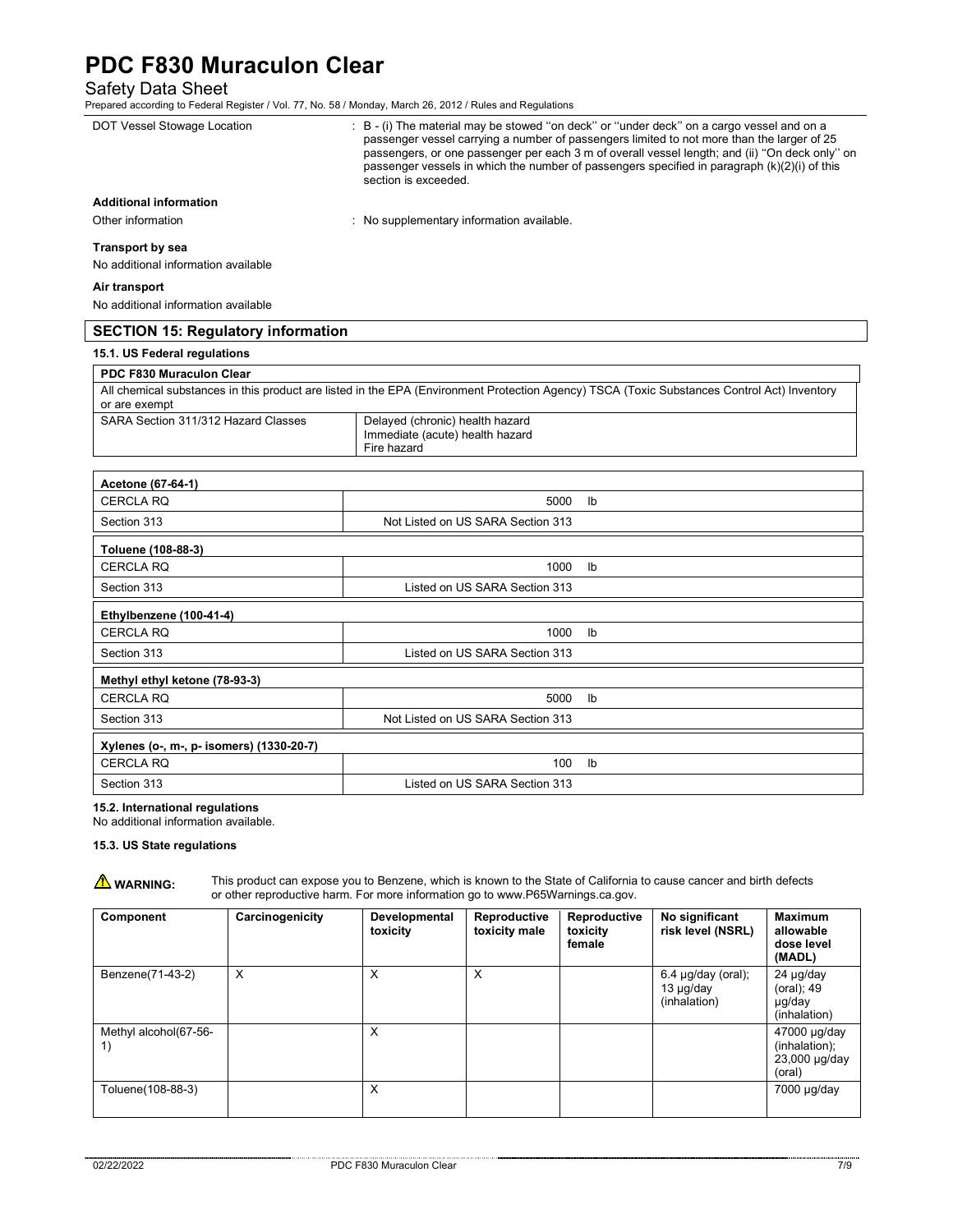Safety Data Sheet Prepared according to Federal Register / Vol. 77, No. 58 / Monday, March 26, 2012 / Rules and Regulations

| Component                                                                                                                                                                        | Carcinogenicity                                                                                                                                                                                                                    | Developmental<br>toxicity | Reproductive<br>toxicity male | Reproductive<br>toxicity<br>female | No significant<br>risk level (NSRL)            | Maximum<br>allowable<br>dose level<br>(MADL) |  |
|----------------------------------------------------------------------------------------------------------------------------------------------------------------------------------|------------------------------------------------------------------------------------------------------------------------------------------------------------------------------------------------------------------------------------|---------------------------|-------------------------------|------------------------------------|------------------------------------------------|----------------------------------------------|--|
| Ethylbenzene(100-41-<br>4)                                                                                                                                                       | X                                                                                                                                                                                                                                  |                           |                               |                                    | 54 µg/day<br>(inhalation); 41<br>µg/day (oral) |                                              |  |
| Cumene(98-82-8)                                                                                                                                                                  | Χ                                                                                                                                                                                                                                  |                           |                               |                                    |                                                |                                              |  |
| Vinyl chloride(75-01-4)                                                                                                                                                          | X                                                                                                                                                                                                                                  | 3 µg/day                  |                               |                                    |                                                |                                              |  |
| Acetone (67-64-1)                                                                                                                                                                |                                                                                                                                                                                                                                    |                           |                               |                                    |                                                |                                              |  |
|                                                                                                                                                                                  | U.S. - Massachusetts - Right To Know List<br>U.S. - New Jersey - Right to Know Hazardous Substance List<br>U.S. - Pennsylvania - RTK (Right to Know) List                                                                          |                           |                               |                                    |                                                |                                              |  |
| Benzene (71-43-2)                                                                                                                                                                |                                                                                                                                                                                                                                    |                           |                               |                                    |                                                |                                              |  |
| U.S. - Massachusetts - Right To Know List                                                                                                                                        | U.S. - New Jersey - Right to Know Hazardous Substance List<br>U.S. - Pennsylvania - RTK (Right to Know) - Special Hazardous Substances<br>U.S. - Pennsylvania - RTK (Right to Know) - Environmental Hazard List                    |                           |                               |                                    |                                                |                                              |  |
| Methyl alcohol (67-56-1)                                                                                                                                                         |                                                                                                                                                                                                                                    |                           |                               |                                    |                                                |                                              |  |
| U.S. - Massachusetts - Right To Know List                                                                                                                                        | U.S. - New Jersey - Right to Know Hazardous Substance List<br>U.S. - Pennsylvania - RTK (Right to Know) - Environmental Hazard List                                                                                                |                           |                               |                                    |                                                |                                              |  |
| Toluene (108-88-3)                                                                                                                                                               |                                                                                                                                                                                                                                    |                           |                               |                                    |                                                |                                              |  |
|                                                                                                                                                                                  | U.S. - Massachusetts - Right To Know List<br>U.S. - New Jersey - Right to Know Hazardous Substance List<br>U.S. - Pennsylvania - RTK (Right to Know) - Environmental Hazard List<br>U.S. - Pennsylvania - RTK (Right to Know) List |                           |                               |                                    |                                                |                                              |  |
| Ethylbenzene (100-41-4)                                                                                                                                                          |                                                                                                                                                                                                                                    |                           |                               |                                    |                                                |                                              |  |
| U.S. - New Jersey - Right to Know Hazardous Substance List<br>U.S. - Massachusetts - Right To Know List<br>U.S. - Pennsylvania - RTK (Right to Know) - Environmental Hazard List |                                                                                                                                                                                                                                    |                           |                               |                                    |                                                |                                              |  |
| Cumene (98-82-8)                                                                                                                                                                 |                                                                                                                                                                                                                                    |                           |                               |                                    |                                                |                                              |  |
| U.S. - Massachusetts - Right To Know List<br>U.S. - New Jersey - Right to Know Hazardous Substance List<br>U.S. - Pennsylvania - RTK (Right to Know) - Environmental Hazard List |                                                                                                                                                                                                                                    |                           |                               |                                    |                                                |                                              |  |
| Xylenes (o-, m-, p- isomers) (1330-20-7)                                                                                                                                         |                                                                                                                                                                                                                                    |                           |                               |                                    |                                                |                                              |  |
| U.S. - Massachusetts - Right To Know List<br>U.S. - New Jersey - Right to Know Hazardous Substance List<br>U.S. - Pennsylvania - RTK (Right to Know) - Environmental Hazard List |                                                                                                                                                                                                                                    |                           |                               |                                    |                                                |                                              |  |
| Vinyl acetate (108-05-4)                                                                                                                                                         |                                                                                                                                                                                                                                    |                           |                               |                                    |                                                |                                              |  |
| U.S. - Massachusetts - Right To Know List<br>U.S. - New Jersey - Right to Know Hazardous Substance List<br>U.S. - Pennsylvania - RTK (Right to Know) - Environmental Hazard List |                                                                                                                                                                                                                                    |                           |                               |                                    |                                                |                                              |  |
| Vinyl chloride (75-01-4)                                                                                                                                                         |                                                                                                                                                                                                                                    |                           |                               |                                    |                                                |                                              |  |
| U.S. - Massachusetts - Right To Know List<br>U.S. - New Jersey - Right to Know Hazardous Substance List<br>U.S. - Pennsylvania - RTK (Right to Know) - Environmental Hazard List |                                                                                                                                                                                                                                    |                           |                               |                                    |                                                |                                              |  |
| Polyvinyl chloride (9002-86-2)                                                                                                                                                   |                                                                                                                                                                                                                                    |                           |                               |                                    |                                                |                                              |  |
| U.S. - New Jersey - Right to Know Hazardous Substance List                                                                                                                       |                                                                                                                                                                                                                                    |                           |                               |                                    |                                                |                                              |  |
| Sodium metabisulfite (7681-57-4)                                                                                                                                                 |                                                                                                                                                                                                                                    |                           |                               |                                    |                                                |                                              |  |
| U.S. - New Jersey - Right to Know Hazardous Substance List<br>U.S. - Pennsylvania - RTK (Right to Know) List<br>U.S. - Massachusetts - Right To Know List                        |                                                                                                                                                                                                                                    |                           |                               |                                    |                                                |                                              |  |
| Silica, amorphous (7631-86-9)                                                                                                                                                    |                                                                                                                                                                                                                                    |                           |                               |                                    |                                                |                                              |  |
| U.S. - New Jersey - Right to Know Hazardous Substance List<br>U.S. - Massachusetts - Right To Know List<br>U.S. - Pennsylvania - RTK (Right to Know) List                        |                                                                                                                                                                                                                                    |                           |                               |                                    |                                                |                                              |  |

02/22/2022 PDC F830 Muraculon Clear 8/9